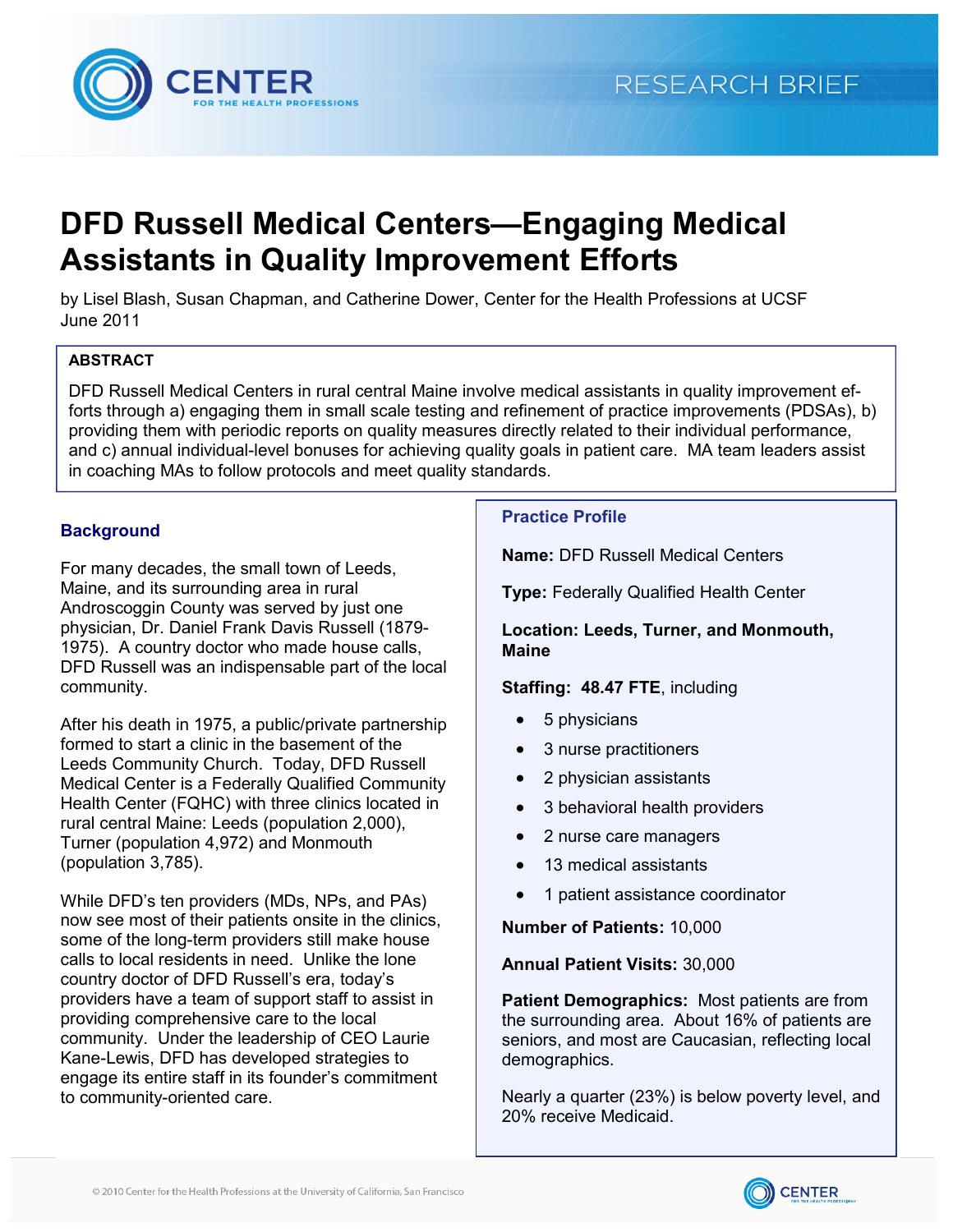# **Inspiration**

DFD's main Leeds facility is situated on a quiet country road surrounded by woods and fields, an old grange hall, and a few farms. The countryside is beautiful, but the rural location imparts challenges. The health center provides services to a dispersed population. Transportation can be a challenge for some patients.



Figure 1. The original site of the DFD **Russell Medical Center** 

especially in the winter months. Many patients face problems with depression, substance abuse, and family dysfunction as a result of isolation and chronic disease, which is also prevalent. Because of the traditional farming-based economy, many patients are self-insured. Transportation is particularly difficult for the many patients who are low-income and would likely have difficulty receiving services elsewhere due to the low reimbursement rates associated with Medicaid.

These issues have propelled the adoption of a number of measures to address patient needs. In order to provide better access to its dispersed, rural population, the organization developed two additional clinics in other towns rather than expand its primary site at Leeds. The health center also built an ambulance bay in Leeds, the most rural site.

In addition to its primary care providers and support staff, the organization now employs behavioral health specialists, nurse care managers and a patient assistance coordinator to address patients' behavioral health and social needs. DFD's participation in the Health Resource and Services Administration's (HRSA's) Health Disparities Collaboratives inspired it to integrate a team-based, coordinated care approach to chronic disease management, which has been adopted as DFD's overall model of care. This model has had considerable impact on MA roles.

# **Working with the Chronic Care Model**

HRSA's Health Disparities Collaboratives support federally funded health centers in adopting the Chronic Care Model to improve care for underserved populations. A "collaborative", in this context, is an "intensive, concentrated effort to facilitate breakthrough transformations in the clinical and operational performance of clinical teams and their organizations based on what already works."

The Chronic Care Model is intended to address the needs of the many Americans with ongoing chronic conditions that "require constant adjustment on the part of the patient, and ongoing interactions with the health care system." " The growing incidence of chronic conditions such as diabetes, hypertension, obesity, asthma, and depression has strained the health care system because these conditions require ongoing and often intensive monitoring and care that providers do not have time to address adequately in the traditional 15-minute office visit. The Chronic Care Model recognizes that treating these patients requires a different approach to health care provision including patient selfmanagement support, evidence-based decision support, clinical information systems to monitor outcomes, delivery system redesign (including team-based care), and community partnerships including providing patients with linkages to community resources. "

## **Implementing the Chronic Care Model**

Information Technology: DFD has been a high achiever in terms of quality and innovation. In 2000, DFD was one of the first health center in Maine to implement electronic health records (EHRs). <sup>iv</sup> It has also implemented ePrescribing, physician order entry, and a new (June 2011) secure email system and patient portal.

The introduction of the EHR enabled the health center to track patient records and automate and delegate tasks. The ability to track patients and outcomes over time also made it possible for DFD to participate in HRSA's Health Disparities Collaboratives.

Delivery System Redesign: DFD first

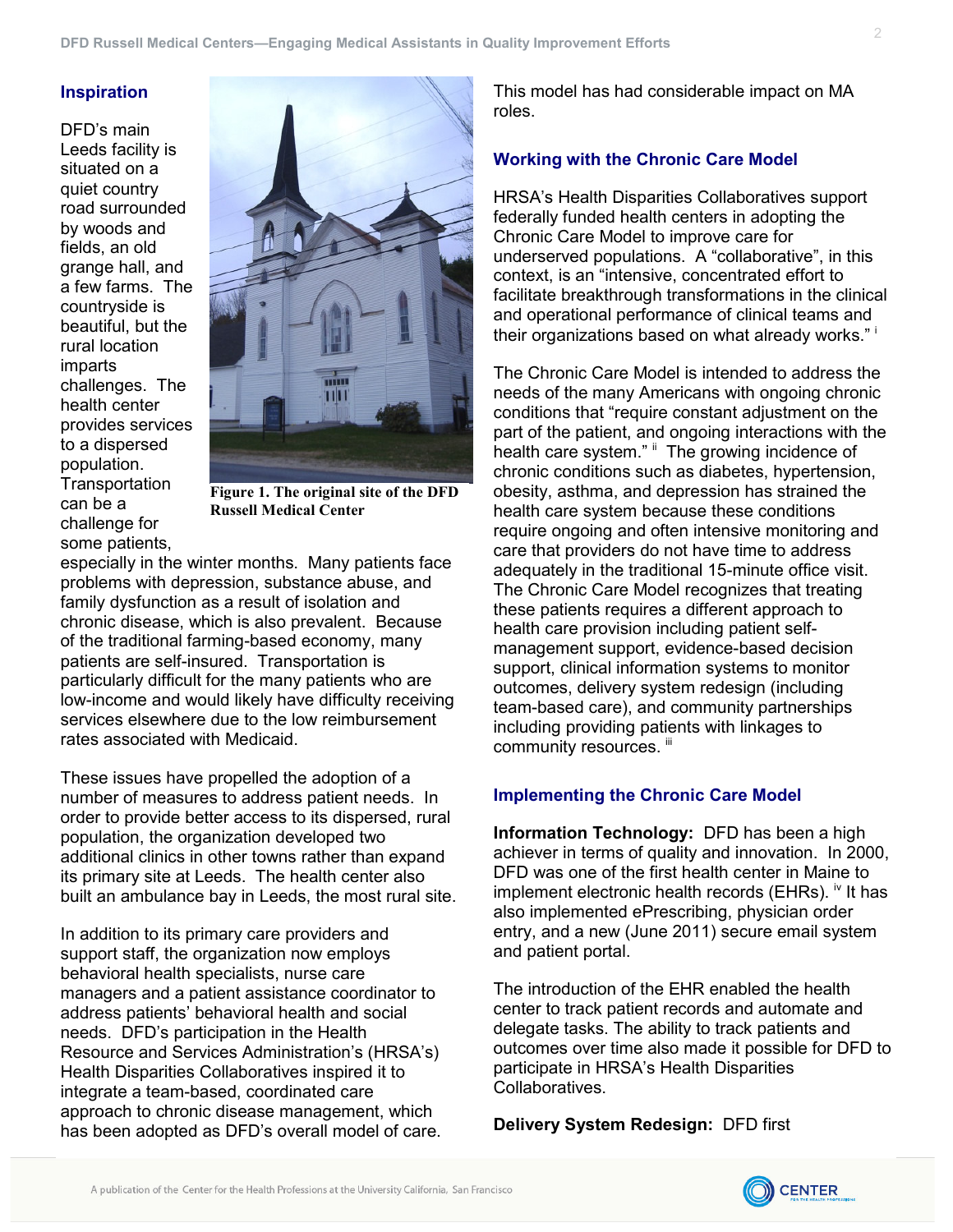participated in the HRSA Depression Collaborative in 2004. Over the course of one year the DFD collaborative team, with the support of their Board. took the first steps to incorporate behavioral health issues into primary care. They developed a depression screening protocol, a depression registry, and implemented a depression tracking tool in the EHR.

However, these changes required a great deal of development. DFD learned to use a method of piloting innovation called the "Plan-Do-Study-Act" (PDSA) cycle. This is a structured method of running small-scale tests by planning a workflow change, observing the results and acting on what is learned. v

The depression collaborative required many PDSA cycles to determine the best workflow for using the depression screening tool they had chosen to use, the PHQ9 (Patient Health Questionnaire 9). The PHQ9 is a nine-item survey instrument that allows clinicians to screen for depression and monitor its severity. MAs received extensive training to help them gain the skills they needed to administer the PHQ9 successfully. MAS were also trained to help patients pick a self-management goal (SMG) in order to engage them in their own care. Determining when the PHQ9 should be done and what should be done when certain scores were obtained also required many PDSA cycles.

In 2005, DFD was accepted to participate in HRSA's Diabetes Collaborative. DFD now had a year's worth of experience with the PDSA cycle and implementing change. DFD integrated what it had learned from the depression collaborative into the diabetes initiative. As a result, MAs now administer the PHQ9 annually and work with the patients on setting self-management goals at each visit. DFD incorporated more literature for patients and more protocols for MAs so that they had a checklist on what needed to happen for each diabetic visit (labs, PHQ9, self-management goals, eye and foot exams).

Tracking and documentation of progress in meeting self-management goals and clinical outcomes was key to enhancing buy-in from providers and medical assistants. The ability to report back data, such as immunization rates and diabetes, depression, and blood pressure screening rates, made it possible to link quality improvement directly to staff's daily work.

The team leveraged their EHR to serve as a decision support tool as well as a reporting tool, which allowed the standardization of protocols and the delegation of tasks to non-provider staff, especially MAs. Their goal was to make the Chronic Care Model idea the framework for all care delivery.

## **Chronic Care Model in Practice**

**Medical Assistants:** Located in a nursing shortage

"The electronic medical record and computer systems have helped increase the quality of care...The reports we get on our patients for tracking help us work harder at improving quality care. I am proud of the hard work we do here."

--Belinda Peabody, MA Team Lead-

area, DFD Russell has always been largely dependant upon its medical assistants (MAs) to support providers in patient care. Prior to 2005, the MA role at DFD Russell was fairly traditional. Participation in the HRSA Health Disparities was the biggest factor driving the expansion of MA roles. From 2005 onward. MAs have become a more integral part of the team as they have learned new skills and become involved in workflow decision making through testing workflow options using the PDSA cycle.

DFD does not require that MAs be certified or have formal medical assistant training. Some MA staff have received all of their MA training on the job, while others have received training from local community colleges such as Central Maine Community College.

MAs are assigned to a single MD, NP, or PA provider. This was not the case prior to 2004/2005. when MAs were available to work with any provider who needed their assistance. When the organization began adopting the Chronic Care Model and working with the Health Disparities Collaboratives, CEO Laurie Kane-Lewis and COO Denise Breer helped steer the organization back to pairing providers and MAs as a quality improvement

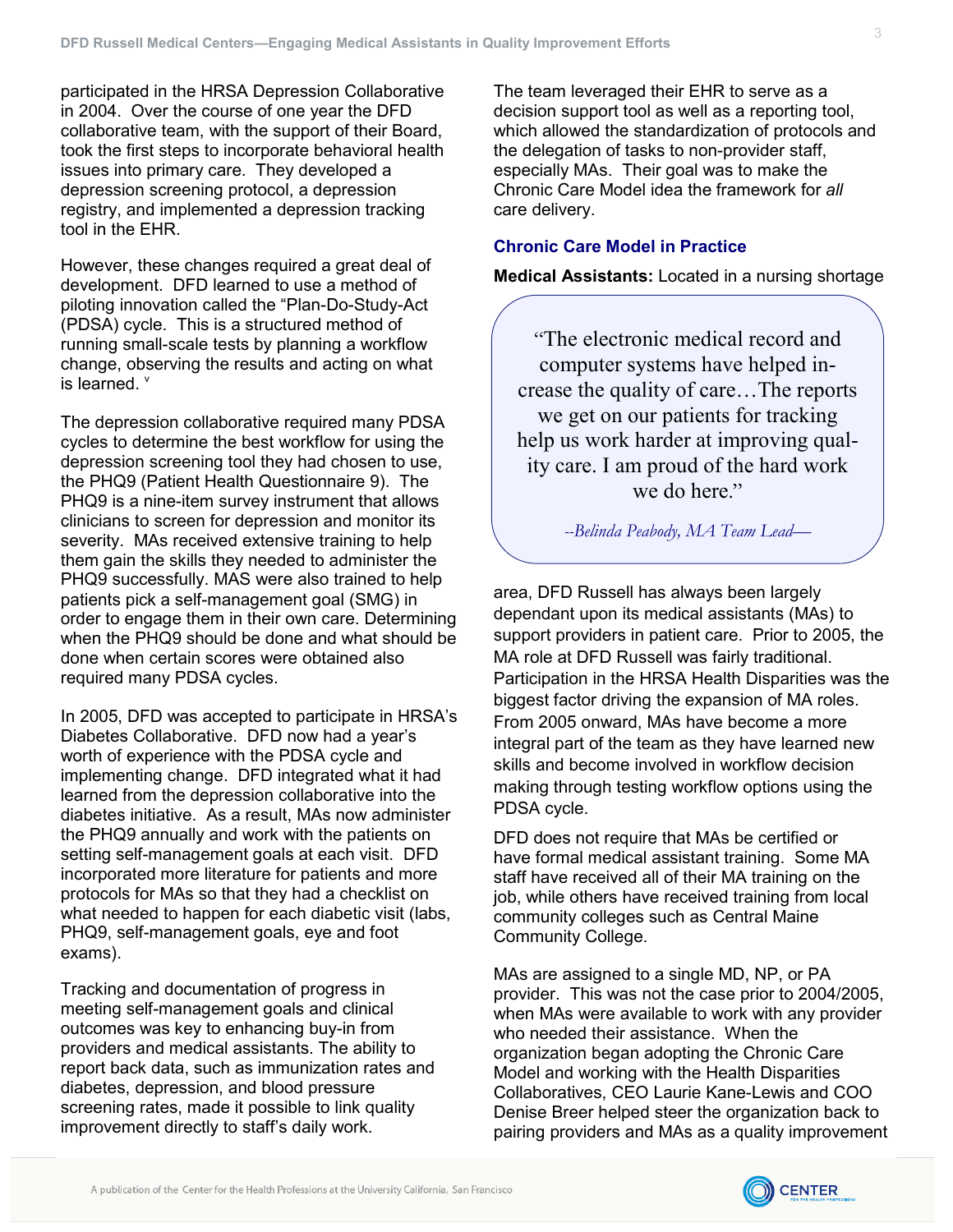measure. They found that stable teams provided continuity for patients, and allowed greater accountability in documenting individual staff contributions to patient outcome measures.

Each MA is part of a team or "teamlet" (small team) that includes one to two MAs working with one provider; a physician, nurse practitioner or physician's assistant. Teamlets typically see 11 patients in the morning and 11 patients in the afternoon. Nurse care managers, the patient assistance coordinator, and several behavioral health providers provide additional patient support.

MAs are involved with planning and participating in the daily "huddle" where the entire office meets to discuss the day's schedule and patient needs. Huddles take place early in the morning and include primary care physicians, nurses, MAs, behavioralists, and others. The institution of the morning huddle started with DFD's participation in the Patient-Centered Medical Home Pilot.

MAs work four long days rather than the standard 5day week, following the schedule of the provider with whom they are paired. DFD has extended evening and weekend hours to enhance accessibility.

Some MAs rotate through two distinct roles, spending two days working with the providers "on the floor", and two days working in DFD's call center, the "Telebank".

When they are working with the providers, MAs take on many tasks often assigned to RNs in other clinics. In addition to rooming patients, taking vital signs, giving immunizations, and other traditional medical assisting tasks, MAs use protocols and scripted screenings to check smoking status and chronic conditions, and to assist patients in setting management goals.

Engaging patients in their own care through setting self-management goals is part of the chronic care model. Utilizing motivational interviewing techniques," MAs may start by asking patients "What goal do you have for yourself?" Working from protocols developed for different conditions and goals, they may ask new patients when and how they intend to start working towards a new health goal, or how patients are doing with an existing goal they have set for themselves and whether there is anything health center staff can do to help the

patient to achieve his or her goals. Selfmanagement goals and progress towards meeting them are documented in the EHR.

The MAs also administer the PHQ9 screening test, which is a brief survey meant to identify depression. DFD MAs administers the PHQ9 for any patient who is being seen for depression, at least annually for patients with chronic illnesses, anytime the last PHQ9 score was over 15 and at least once a year for patients 15 years and older. MAs notify a primary care or behavioral health provider if a patient receives a high score on the PHQ9 test. Because DFD has staggered behavioral health and primary care appointments and left space for walk-in appointments for behavioral health every other appointment, the center can usually accomplish a "warm handoff", in which the primary care provider introduces the patient to the behavioral health specialist for immediate consultation.

MAs use a diabetes protocol to prepare diabetic patients for their visit with the provider. They are trained to conduct the diabetic foot check and hemoglobin A1C tests, and they may set up diabetic eye exams for patients.

MAs open the clinical portion of the visit; check-in is handled by the front desk unless the patient comes to an evening session. While the health center has a computer in every room, there are not printers in the exam rooms. Thus the visit is closed by the staff at the front desk, who collect fees and schedule appointments.

The Leeds center also has a CLIA-waived lab. A lab manager supervises the lab and trains the MAs to draw blood and conduct a limited number of lab tests. One MA is scheduled as a lab tech and works mostly in the lab.

In 1999, DFD Russell established a call center called the Telebank at its Leeds Center. The Telebank system was adopted to relieve the front desk of distractions, to keep the patient waiting area quiet and calm, and to improve communication between patients and the providers by having the MAs field and document patient calls.

The Telebank is a sunny room with several work stations with computers and phones for the MAs to use in making and receiving patient calls. Outgoing calls are typically made to the patients in the MA's provider's panel. These include scheduling follow-

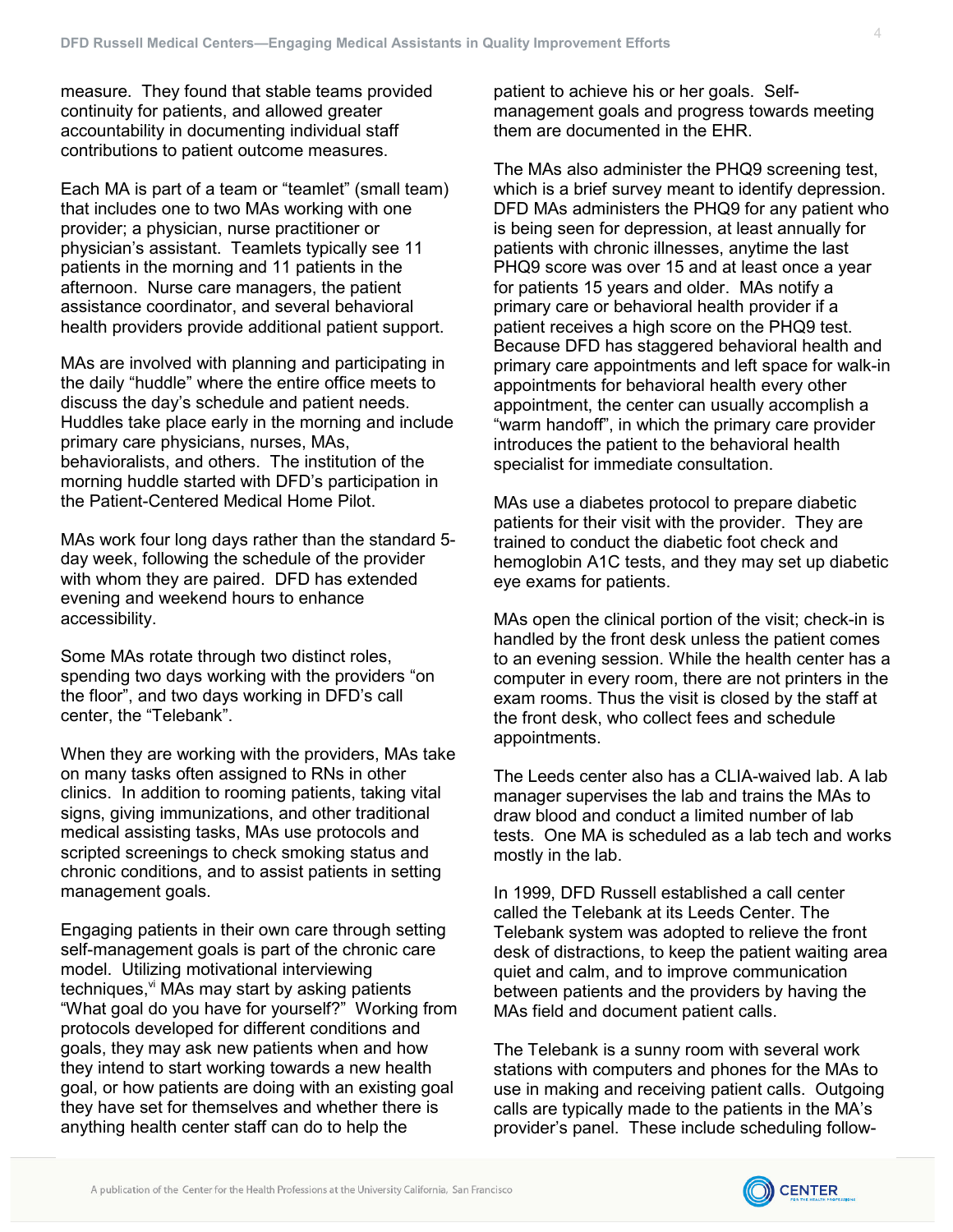up visits. MAs may refer patients to a care manager as appropriate.

Provider's answer after-hours calls themselves on their DFD-assigned cell phones. DFD instituted this system to address patient complaints resulting from the group's past use of an offsite answering service for after-hours calls. Patients complained that the answering service operators did not know their names or understand their issues. Now MAs working in the Telebank that day review the on-call doctors' messages and make sure they are documented in the chart and sent to the patient's provider for review.

The phone lines come on at 8 am, and incoming calls are handled by Telebank staff. MAs handle calls for all three DFD sites, totaling more than 800 calls per day. The MAs schedule appointments, conduct follow-up calls on lab results, get refill requests sent to providers, process prior authorizations, and answer patient questions or forward them to the provider as necessary. There is an SOP manual at each station containing Telebank protocols. These include protocols covering documentation of phone notes in the EHR, how to handle new patients, and how to handle emergency situations, particularly those that might indicate a heart attack. In between calls, MAs may utilize downtime to catch up on other administrative tasks such as maintaining disease registries.

MAs may be assigned, along with their teamlet, to work on a PDSA or "plan-do-study-act" cycle to pilot test innovations in their care model. A current PDSA is a pilot on tracking referrals. The group also did a recent PDSA on medication reconciliation.

## **New Roles**

Team Lead MA: When DFD expanded to three clinic sites, it created a challenge for management, which could not be at all three locations at once. To address this challenge, DFD recently created a new position for some medical assistants to serve as team leaders. There are currently three team leaders, one at each site. Supervisors selected these MAs for promotion based on the MAs' perceived leadership skills, and excellence in quality outcomes.

The team leader does not have supervisory authority, but is responsible for the delegation of workflow and communication with administration

about any workflow or personnel issues that need to be addressed. Team leaders also direct the huddle in the morning, are responsible for ordering supplies, and coordination with the front desk. The team leaders arrange bi-monthly MA meetings. They are involved with the annual performance evaluations of MAs. Team leaders report to the chief operating officer, an RN with considerable experience in the field.

## **Training and Performance Evaluation**

There is a six- to eight-week orientation period for new employees in which new MAs are mentored by a lead MA and evaluated. They receive training on lab draws, immunizations, blood pressure readings, blood draws, PCMH issues, and HIPAA regulations. After the MA has successfully completed this training period, there is a pay raise to reflect the acquired skills and knowledge.

MAs are also provided ongoing training at monthly staff meetings which include a breakout for clinical sessions. The team leaders meet with the MAs twice per month to go over protocols, reminders, and work-related issues.

MAs receive an annual evaluation based on an observation of their clinical skills and a review of their individual scores on a number of quality measures. The COO observes and scores the MA's technique with patients, including taking and documenting vital signs, working with the patient to set self-management goals, explaining the PHQ9, reviewing medications, reviewing risk factors, and accurate documentation. The laboratory technician observes and scores MAs in conducting blood draws. The COO reviews with each MA her or his individual scores on a large number of quality metrics, including the MA's success at screening patients for various conditions such as depression, diabetes, and risk factors, and follow up on exams and tests. Scores are compared to current organizational-wide averages and overall quality goals. These evaluations allow managers to determine whether MAs need additional training, and are the basis for annual quality bonuses. The COO is responsible for developing evaluation measures, MA training plans, and EHR-based protocols for MAs to use in patient encounters.

MAs have also received specialized training to take

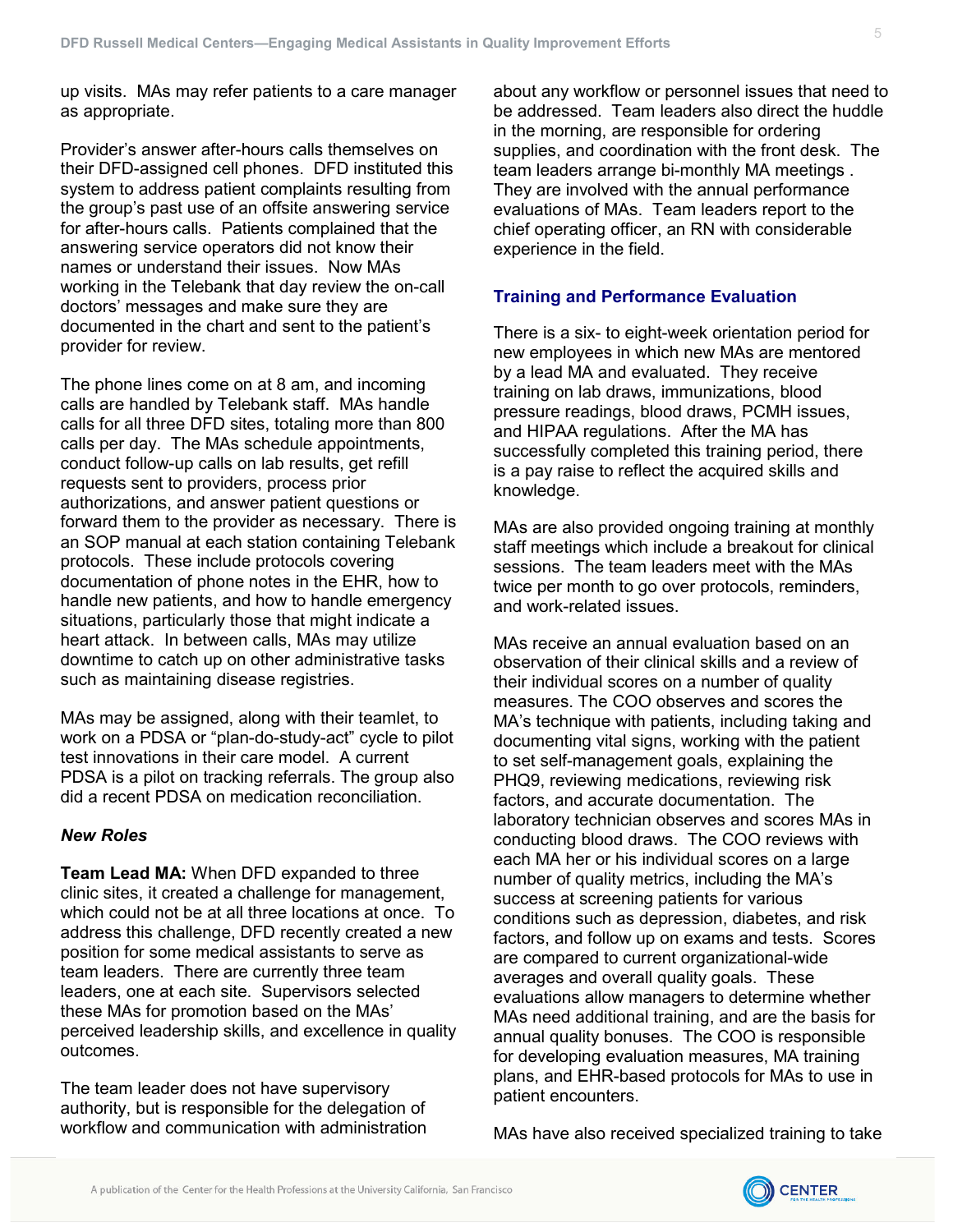part in different initiatives. During the behavioral health integration initiative, the entire center was closed for two days so that staff could take part in motivational interviewing training held onsite with by

"The original evaluation just told them they looked good, acted professional and got here on time; there was really nothing to strive for... [Now] they know what they need to strengthen. Expectations are clear.

-Denise Breer, RN, BSN, Chief Operating Officer-

an outside trainer. MA staff have occasionally taken part in offsite trainings, meetings, and conferences as part of their participation in the HRSA collaboratives.

When DFD was spreading the chronic care model, administrators held weekly informal lunch meetings with MAs to provide ongoing support, share ideas, and identify additional training needs.

Team leaders have also received offsite training in management and conflict resolution.

#### **Resources**

CEO Laurie Kane-Lewis has spearheaded the organization's many quality improvement initiatives since 2004. Because of the success of these initiatives, DFD has been successful at applying for and receiving grant funding and community support.

**Financing:** As a federally qualified health center (FQHC), DFD receives a base grant for the delivery of primary care and enhanced Medicaid and Medicare reimbursement.

When DFD expanded in 2001 with the two additional centers in Turner and Monmouth, both sites were built with community support and the land for Monmouth was donated. While there was a large fundraising effort, no additional federal funds were used.

DFD was able to obtain low-cost licenses to adopt GE's Centricity EHR through a collaborative purchase with the Central Maine Medical Center in Lewiston.

In 2006 and 2007, DFD received a Harvard Pilgrim Health Care Quality Grant to expand use of health information technology in rural communities.

The Maine Health Access Foundation, a conversion foundation, provided DFD with a grant in 2007 to integrate behavioral health services. vii The organization was then able to hire behavioral health consultants. Another grant from the same funder, Safe at Any Dose, allowed DFD to hire a nurse care manager to cover transitions in care, medication reconciliation, and some home visits.

IN 2009, the organization received federal funding to build an ambulance bay at its Leeds site, purchase a new phone system for the Telebank, provide a secure patient portal for communication between providers and patients, and renovate the MA office at the Leeds site. Another award allowed DFD to retain the patient assistance coordinator to address increasing demand for assistance due to the economic downturn, IT staffing to support the organization's (growing) IT infrastructure as it moved to implement ePrescribing and the patient portal.

Participation in Maine's 3-year Patient Centered Medical Home Pilot provides additional funding from Anthem, Aetna, Harvard Pilgrim, and MaineHealth (insurers).

**MA development:** While there has been no funding specific to MA training and development, most initiatives involve some MA staff training. The ongoing training and evaluation of the MA staff takes up a considerable amount of time on the part of the chief operating officer. The organization has been able to continue providing training and quality bonuses to MAs despite the impact of the recession on health center revenues.

## **Challenges**

Several staff and providers noted that change in general was difficult for some of the center's employees. However, many staff compared their current roles favorably to prior experiences working in practices where they had no input in decisionmaking. One observed, "You can help your people change if you keep them involved."

**Medical Assistants:** The switch to pairing MAs with a single provider and the subsequent adoption of quality improvement plans and goals increased

6

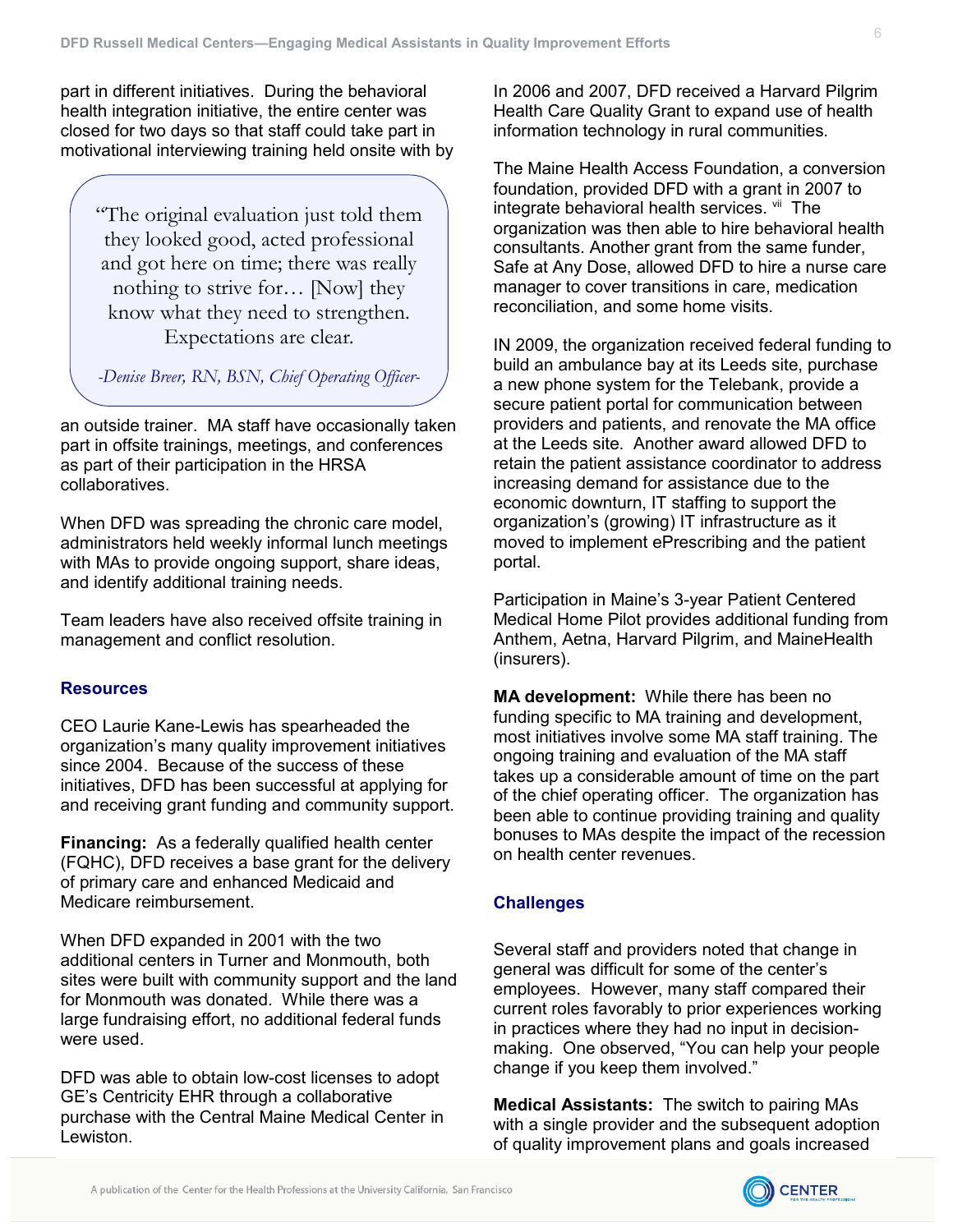accountability and workload. A few MAs who could not meet the new quality standards were let go.

However, sharing information and planning helped enhance staff engagement in the process of changing models of care. Morning huddles improved communication. Monthly reports on outcome measures that are both organization-wide and team-specific helped MAs see their impact on patient care.

"Prior to this, they (MAs) were more geared towards getting tasks done; now they are more quality-oriented. This is about patient care, not about busy work."

-Denise Breer, RN, BSN, Chief Operating Officer-

Because most of the MAs do not have education beyond the high school or associate's degree level. they may not have enough background or training in medical terminology and health care to take on some tasks. For example, some providers wanted MAs to do medication reconciliation with patients. However, after conducting some PDSAs on this. administrators were concerned that the MAs did not have enough training and background to do this without extensive supervision.

Finally, administrators noted that the Telebank can be challenging work as dissatisfied patients vent their anger on the MAs who staff the phones during difficult times of the week, such as just before or after a long weekend.

**Instituting Team Leads:** The transition to a structure with team lead MAs was "rough" according to several staff. Up until approximately one year prior to this report, all MAs were at the same level in the organization. Promotion within the ranks was primarily through selection rather than through open posting and application. Many MAs reportedly did not understand the justification for the promotions, which were based on some less objective and tangible measures such as perceived leadership skills, as well as objective measures such as high performance in meeting quality goals.

The three MAs selected to serve as team leads were sent to additional training in management and conflict resolution. This training was then put to good use as team leads worked to clarify their new role, which could be seen as something more like that of a coach who is held to the same standards as other MAs, rather than that of a supervisor. After a period of adjustment, MAs settled into cohesive teams.

**Providers:** Providers initially had some difficulty with the idea of being paired with a consistent team of MAs. They wanted to choose and work with their favorite MAs on the floor. The CEO and COO wanted to bring all of the MAs up to quality standards by assigning them to work consistently with one provider. They showed the providers data that suggested that continuity was productive for patient experience, and they worked to pair providers with MAs that they thought would be a good match for them in terms of personality. In the end, this system has worked well as MAs have striven to meet quality standards and prove themselves valuable members of the team.

Some providers also had reservations about the integration of the behavioral health component into the care delivery model, however the integration is now well accepted and appreciated.

"One of the biggest barriers for physicians is giving up work to the team. You feel you need to be responsible for everything, but you need to realize that other people are capable of handling some of this work."

-John Yindra, MD, Medical Director-

Giving up responsibility for some aspects of patient care could be a challenge for providers. Providers feel ultimately responsible for their patient's care. CEO Laurie Kane-Lewis credits the introduction of the morning huddle with enhancing trust and communication between staff and providers, and primary care providers and behavioral health providers.

Information Technology: While the adoption of the EHR spurred and facilitated the expansion of MA roles and improved quality in patient care, it



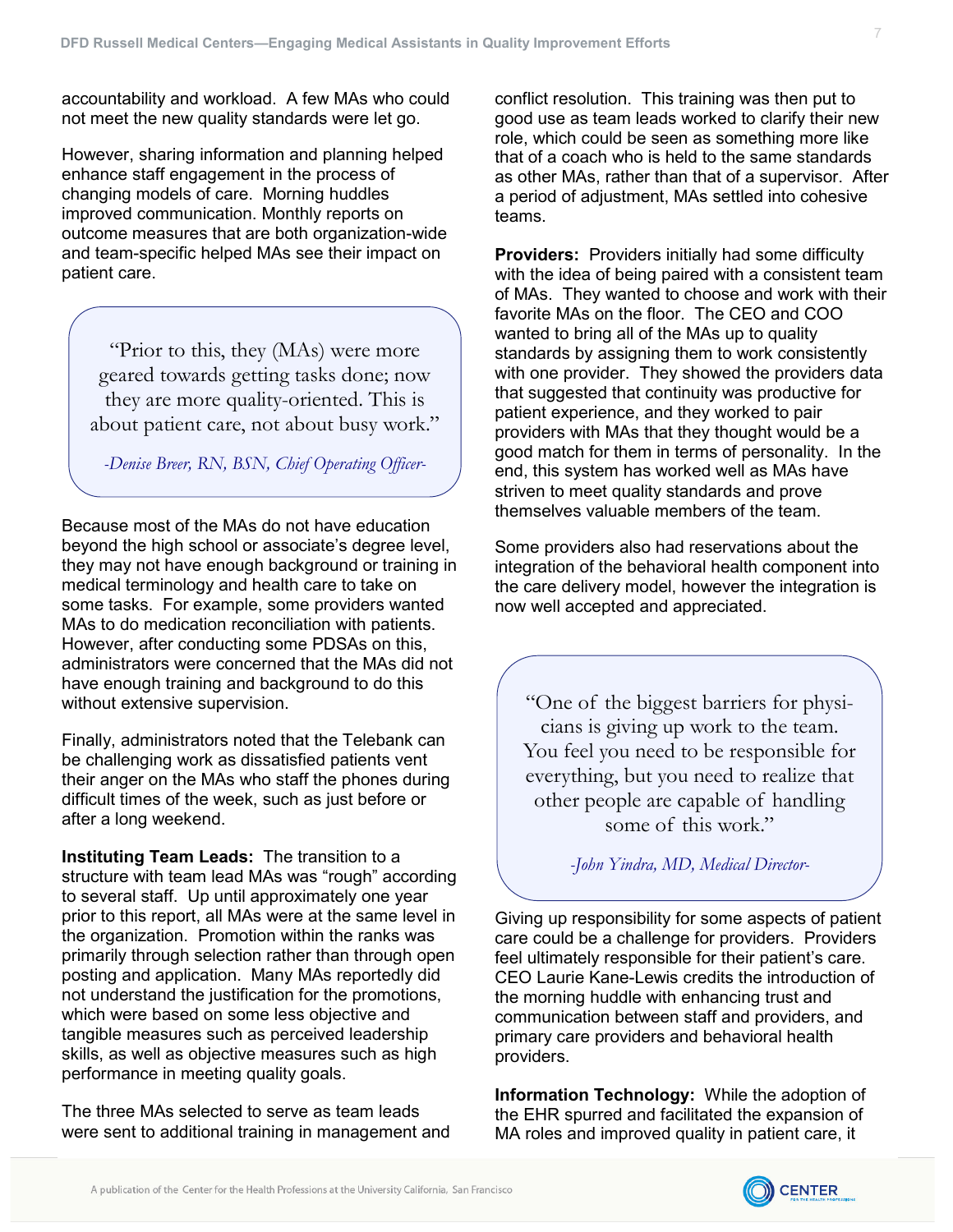introduced some challenges. Provider order entry and ePrescribing increased provider workload, at least initially. Staff noted that occasionally the system got very slow and froze. There have been a series of fixes to the system which have helped somewhat but occasionally EHR system challenges still occur. One MA noted that when there is a long computer delay, she just strikes up a conversation with the patient and the situation works itself out.

## **Outcomes**

DFD Russell has used its EHR to track and report outcomes over time. The organization has a quality assurance committee made up of providers. administrators, clinical staff and board members to monitor and evaluate outcomes, including those related to efficiency, access, patient satisfaction, administrative processes and clinical outcomes.

**Productivity:** DFD Russell took a number of steps to improve its phone system for patients, including instituting the Telebank, and purchasing a new phone system in 2009. The organization was able to decrease on average the number of abandoned calls by 3.1%, and overall increase the number of calls received by 7.9%, over the last year.

Patient Satisfaction: Providers report that MAs often know more about their patients than the providers do because the patients are more comfortable with the MAs. Staff and providers report that continuity is important for patients, who appreciate seeing the same providers and MAs over the years.

Provider Satisfaction: Three of DFD's core providers have been with the organization for more than 25 years and two started as National Health Service Corps Scholars. Typical of many rural health centers, DFD has many providers who have chosen to work in a medically underserved area in exchange for federal reimbursement of their medical school loans. DFD has faced some turnover in recent years as many providers reached the end of their required term and left for more lucrative opportunities and/or to work in more urban settings.

It is unclear what impact changes in workflow have had on provider satisfaction and retention, although anecdotally providers appreciate working with a dedicated team of MAs and sharing some of their workload with clinical

support staff.

**Recruitment and Retention: DFD Russell has little** staff turnover and they often have two and three year periods where they do no recruiting at all. Half of the existing staff has been with them for ten or

more years, and most of the others have been there for at least five years. There are no private practices in the area, although there is hospital based care in the cities of Lewiston (Central Maine Medical Center) and Augusta (MaineGeneral Health). Both of these organizations hire medical assistants, but there is little local competition for MA<sub>S</sub>.

**Clinical Outcomes: DFD Russell has been** successful in achieving and surpassing national goals for diabetes care. Between 2002 and 2007, DFD was able to exceed the national standard of care in 7 out of 8 measures, including the percent of diabetes mellitus patients setting self management goals, percent of DM patients with blood pressure <130/80, percent of DM patients with lipid screen & LDL <100, percent of DM patients 55 or older on ACEs or ARBs, and percent of DM patients 40 or older on statins.

One particular measure directly attributable to the medical assistant incentive plan is the rate of childhood immunizations for children from birth to two years of age. When a reporting tool for this measure was added to the EHR so that MA's could track immunizations on their provider's panel, rates improved from 57% in July 2010 to 100% in April  $2011.$ 

As of December of 2010, DFD Russell continued to meet or exceed nearly all NCQA target goals for diabetic outcomes, and heart / stroke measures for patients with a CVD diagnosis (See tables 1 & 2).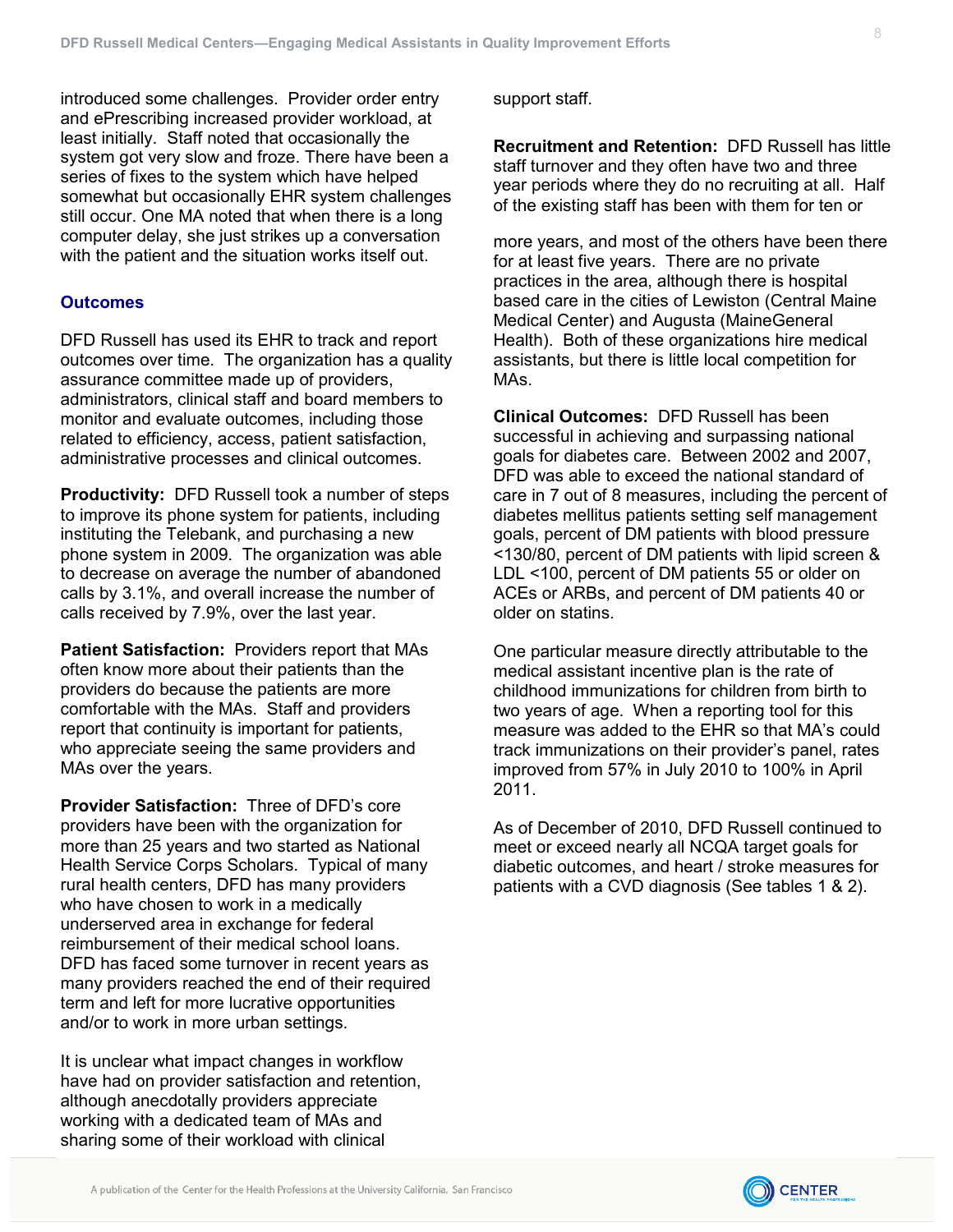The following is a Heart/Stroke report for all providers and all patients with a CVD diagnosis as defined by NCQA. Starred and bolded items are those items that MAs directly impact.

Green  $=$  at or above goal; Yellow = almost at goal; = below goal. Red

| <b>Table 1. Heart Stroke Report</b> |                    |                   |
|-------------------------------------|--------------------|-------------------|
| 12/1/2010                           |                    |                   |
|                                     |                    |                   |
| <b>MEASURE</b>                      | <b>GOAL</b><br>(%) | <b>ALL</b><br>(%) |
| BP < 130/80                         | 25                 | 50                |
| BP < 140/90                         | 75                 | 77                |
| <b>LIPID PROFILE</b>                | 80                 | 80                |
| LDL < 100                           | 50                 | 59                |
| LDL < 130                           |                    | 72                |
| <b>SMOKING STATUS *</b>             | 80                 | 93                |
| <b>CESSATION ADVICE *</b>           | 80                 | 96                |
| ASA OR ANTITHROMBOTIC               | 80                 | 86                |
|                                     |                    |                   |

Source: DFD Russell Medical Centers

MAs directly impact. MAs are responsible for administering PHQ9 tests and smoking status assessments, providing smoking cessation information, working with patients to set selfmanagement goals, and conducting foot and eye exams.

Green  $=$  at or above goal; Yellow = almost at goal;  $Red = below goal.$ 

| <b>Table 2. Diabetic Patient Report</b> |                    |                      |
|-----------------------------------------|--------------------|----------------------|
| 12/1/2010                               |                    |                      |
|                                         |                    |                      |
| <b>MEASURE</b>                          | <b>GOAL</b><br>(%) | <b>ALL</b><br>$(\%)$ |
| BP < 130/80                             | 25                 | 48                   |
| BP < 140/90                             | 65                 | 75                   |
| <b>EYE EXAM*</b>                        | 60                 | 59                   |
| <b>FOOT EXAM*</b>                       | 80                 | 81                   |
| HbA1c < 7.0                             | 40                 | 48                   |
| HbA1c < 8.0                             | 60                 | 75                   |
| HbA1c < 9.0                             | 85                 | 88                   |
| LDL < 100                               | 36                 | 58                   |
| LDL < 130                               | 63                 | 74                   |
| <b>MICROALB</b>                         | 80                 | 93                   |
| <b>SMOKE STATUS *</b>                   | 80                 | 96                   |
| <b>CESSATION ADVICE *</b>               | 80                 | 98                   |
| GOOD CONTROL A1C/BP/LDL                 | 30                 | 16                   |
| Self Management Goals set *             | 80                 | 91                   |
| PHQ9 *                                  | 70                 | 85                   |
|                                         |                    |                      |

Source: DFD Russell Medical Centers

## **MA Career Impacts**

Staff noted that MAs were vitally engaged in patient care and in strategizing about how to improve processes. As a clinician pointed out, "They [MAs]

The following is a Diabetic Outcomes report for all DFD providers. This represents all 10 providers and

close to 700 diabetic patients seen by providers at

DED, Starred and bolded items are those items that

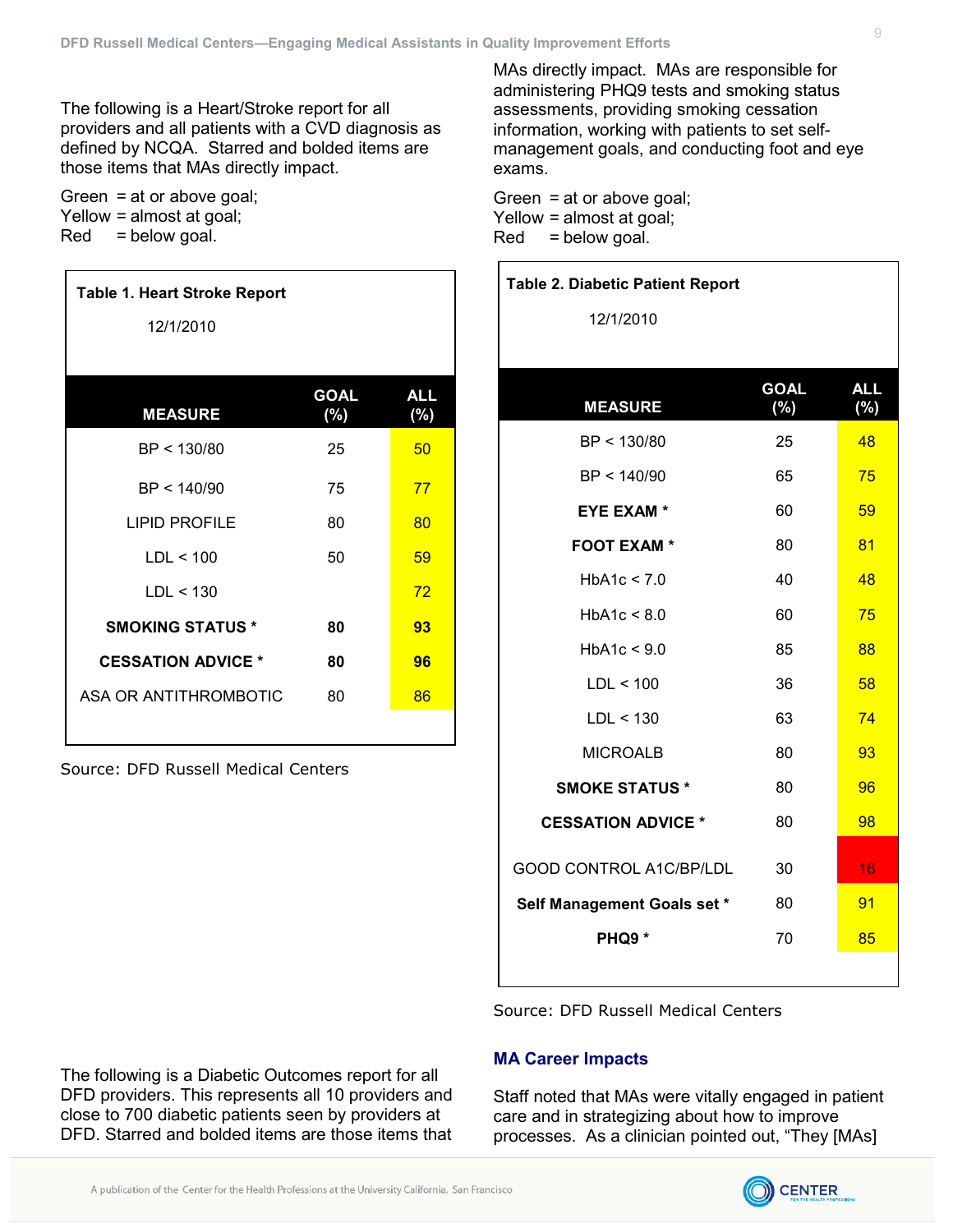are not shy about pointing out issues."

Certification: MAs are not required to be certified, nor is there any incentive for certification. As noted earlier. MAs do not have to have formal medical assisting education to work as MAs at DFD Russell. If a candidate has good communication and computer skills, he or she can receive on the job training onsite to work as an MA.

Performance and Evaluation: In 2008, COO Denise Breer developed an incentive plan for medical assistants as part of a retention plan. The MA incentive plan is based on quality goals MAs directly impact such as immunization rates, blood pressure checks, diabetic foot exams, PHQ9 surveys, and self-management goal documentation. If MAs score high on some of these NCQA measures, they receive an annual level 1 or level 2 bonus of several hundred dollars. The COO can use these assessments to determine who needs more training in which areas.

MAs generally scored well on these assessments. In 2010:

- 40% received the level 2 bonus
- 50% received the level 1 bonus

MAs themselves report that these measures are fair and not a surprise because they can track their progress on meeting these goals throughout the year. The quality measures serve as a motivator, in part because of the cash bonus, but also because the employee can see and improve her individual impact on trends.

**Benefits:** Besides the bonus, MAs get a 4 day instead of a 5 day work week. They each work 34-40 hours per week, and there are some weekend shifts for which staff can receive overtime.

DFD tries to promote wellness for staff as well as patients. It removed the candy machine from its break room in an attempt to promote healthy eating. A workout room with exercise equipment adjacent to the break room is available to staff and is reportedly especially convenient in winter months when outdoor recreation is limited.

There is a combined PTO policy based on years of service, and 12 paid holidays per year.

All staff get 100% of their health insurance covered and can purchase in for their family. Primary care is offered free onsite for staff and their children. There is optional dental, long and short-term disability, and life insurance.

Tuition reimbursement is budget-dependent and offered on a first-come, first-served basis. The organization typically covers one class per semester.

Staff at DFD Russell are not a part of any union.

**Promotional Opportunities: DFD Russell is a** small organization, so opportunities for advancement within the MA role are limited. Three MAs have been promoted to team lead MA, and one was assigned to lab tech. Promotion entailed an increase in pay and for the team leaders and a move from an hourly to a salaried position.

**Satisfaction & Aspirations: MAs noted that they** were pleased to have a role in quality improvement initiatives and in improving patient care. They noted that they had a voice in clinic operations, which they appreciated.

"I like doing patient care and making sure patients stay as healthy as they can stay. I love being a medical assistant; I like working with the patients."

-Debora Pratt, Medical Assistant-

MAs reported overall satisfaction with their jobs. Many staff commented on how different current roles were from MA roles at DFD in the past and at other organizations at which they had worked. Major differences were the level of responsibility and the opportunity to have a voice in decisionmaking.

The organization offers tuition reimbursement for employees seeking further education. One MA who was considering using the tuition reimbursement program wanted to enter nursing school, but noted that she hoped there would a nursing position for her at DFD Russell because she preferred working there.

## **Future Plans**

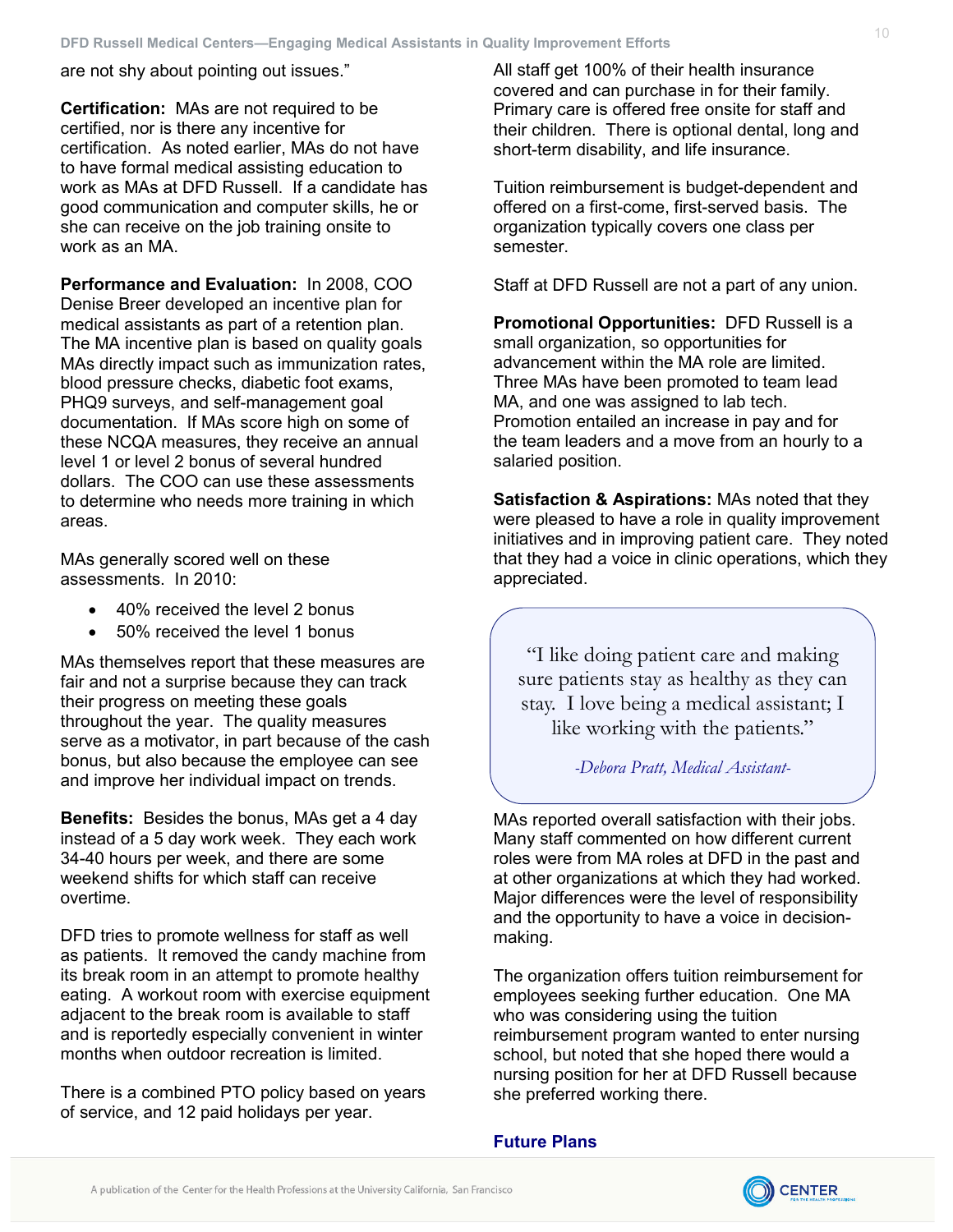DFD's CEO, COO and Medical Director have an ongoing commitment to quality improvement. They are continuing their work in the Maine's patientcentered medical home pilot program, and working to include the Medicare population in that pilot. They are also expanding the quality measures they can impact and track, including ER utilization and re-hospitalization rates, since they are connected to the CMMC hospital system.

In the future, the DFD may add another nurse care manager so they can have one at every site and cut the travel time of the current two care managers. This would further enhance continuity in care for patients, especially if they can have the care managers meet one-on-one with the patients rather than just working telephonically.

DFD is working to qualify for "meaningful use" designation and funding. As a result of the Health Information and Technology for Economic and Clinical Health (HITECH) Act, health care organizations may be able to qualify for Medicare and Medicaid incentive payments when they adopt certified EHR technology and use it to achieve objectives specified by the US Department of Health and Human Services." vill These include use of the EHR for disease management, clinical decisions support, support for patient access to their health information and quality measurement.

Continuing to expand patient engagement in self management is an important organizational goal. The administrative team has just instituted a patient portal to provide patients access to their own health information and is exploring the feasibility of creating a health coach position.

# **Replication and Lessons Learned**

The MA incentive plan and the Telebank may be unique to DFD Russell. They are both replicable and DFD has had prior requests for their incentive plan. Both of these components are part of a larger picture of successive quality improvement.

Major success factors identified by staff include the following:

The development of a good EHR system for tracking and reporting patient outcomes allows the organization to improve patient care and track outcomes system-wide and by staff member.

- The experience and tenure of the medical staff provides continuity in patient care and a high level of experience and commitment.
- Successful grant writing and strong leadership, coupled with the ability to track and improve outcomes, allows the organization to innovate and build on its successes.
- The morning huddle is a vital opportunity for administrators, staff and providers to communicate, and it builds trust across disciplines and roles.
- Engaging staff in quality improvement by inviting them to test and develop innovations and allowing them to see their individual impact on patient outcomes is a powerful motivator.

As a small organization with a stable, long-term staff, DFD has limited options for career steps. However, it has developed leadership roles for MAs, and has instituted an evidence-based evaluation and incentive program to reward MAs for their individual contributions to patient care. The ability to develop and test new initiatives, and to contribute to group decision-making have further contributed to MA engagement and investment in organizational success.

## **Acknowledgements**

This research is funded by the Hitachi

"I call DFD my working family. I consider the patients that I work with my patients too. The patients know me and know I am here to help provide the quality health care they deserve. After you come into DFD as an employee it's hard to leave because of the working family."

--Belinda Peabody, MA Team Lead-

Foundation. The Hitachi Foundation is an